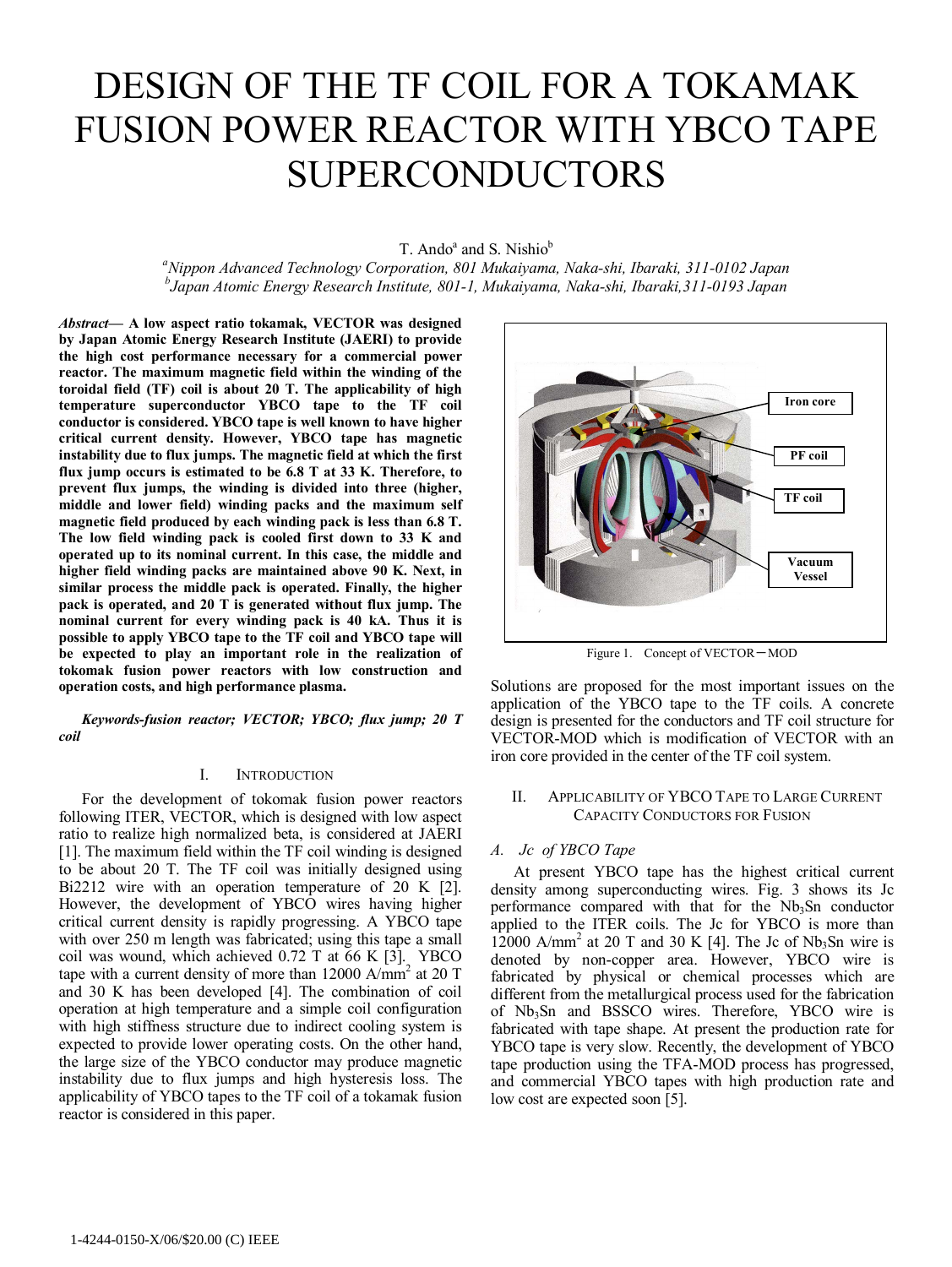

Figure 2. Jc vs. B performance for YBCO tape compared to the  $Nb<sub>3</sub>Sn$ strand applied to ITER.

### *B. Flux Jump of YBCO Type*

As the external magnet field on a bulk superconductor increases from zero, flux jumps are typically observed at a certain value. Flux jumping was a major factor for the quench of early superconducting coils. To prevent the occurrence of flux jumps, commercial superconducting wires such as  $Nb<sub>3</sub>Sn$ and BSSCO are composed using a number of fine superconducting filaments whose diameters are less than about 50 µm. It is very difficult to construct YBCO tapes using fine superconducting filaments. The magnetic field  $(B<sub>f</sub>)$  where flux jump occurs for YBCO is calculated by (1) [6].

$$
B_{fj} = (3 \mu_0 \rho C (T_c - T_o))^{1/2}
$$
 (1)

where  $\mu_0$  is the permeability,  $\rho$  is the density, C is the specific heat,  $T_c$  is the critical temperature, and  $T_o$  is the operating temperature, respectively. Fig. 3 shows the relationship between  $B_{fj}$  and temperature when the size of the superconductor is infinite.  $B_{fj}$  increases with increasing temperature below about 60 K.  $B_{f_i}$  is 6.8 T at 33 K. These values are much higher than  $B_{fj}$  (below 1 T) for Nb<sub>3</sub>Sn. Therefore, when YBCO tape is used for the TF coils, the design should account for the much higher  $B<sub>f</sub>$  for YBCO.



Figure 3. B<sub>fi</sub> as a function of the operating temperature  $(T_0)$  in YBCO tape.

## *C. AC Loss of YBCO Type*

Generally, as the size of the superconductor material within a conductor increases, the hysteresis loss per cycle also increases. However, when the size of superconductor material is sufficiently large, its hysteresis loss again decreases. The calculation of hysterics loss in YBCO tape as a function of the tape width is shown in Fig. 4, for various varying fields perpendicular to tape and with  $Jc = 10000$  A/mm<sup>2</sup>. Hysteresis loss increases with size for narrow tapes, but decreases with size when the tape size is more than 0.1 mm. The hysteresis loss in  $50 - 100$  mm wide tape is smaller than that in 1 mm wide tape.



Figure 4. Hysteresis loss as a function of tape width for various magnetic fields in YBCO tape.

#### III. DESIGN OF YBCO CONDUCTOR

The stabilization of the YBCO conductor against the disturbances such as movement etc. is designed to be done with the enthalpy of the YBCO material itself, rather than by cooling with supercritical helium. Figure 5 shows specific heat for YBCO as a function of temperature. The specific heat at 33 K is  $220 \text{ mJ/cm}^3$ /K. For the temperature range between 33 and 35 K, the conductor has a heat capacity of  $500 \text{ mJ/cm}^3$ . This value is considered to be sufficient to stabilize the conductor against likely disturbances.

The TF coil is designed with an operating current of 40 kA, a maximum field of 20 T at the winding and an operating temperature of 33 K. Three kinds of YBCO conductors, 20 T, 13.4 T and 6.7 T-conductors are provided for the TF coil. The structure of the 20 T-conductor is composed of four identical YBCO tapes as shown in Fig. 6.



Figure 5. Specific heat as a function of temperature in YBCO material in comparison of supercritcal helium.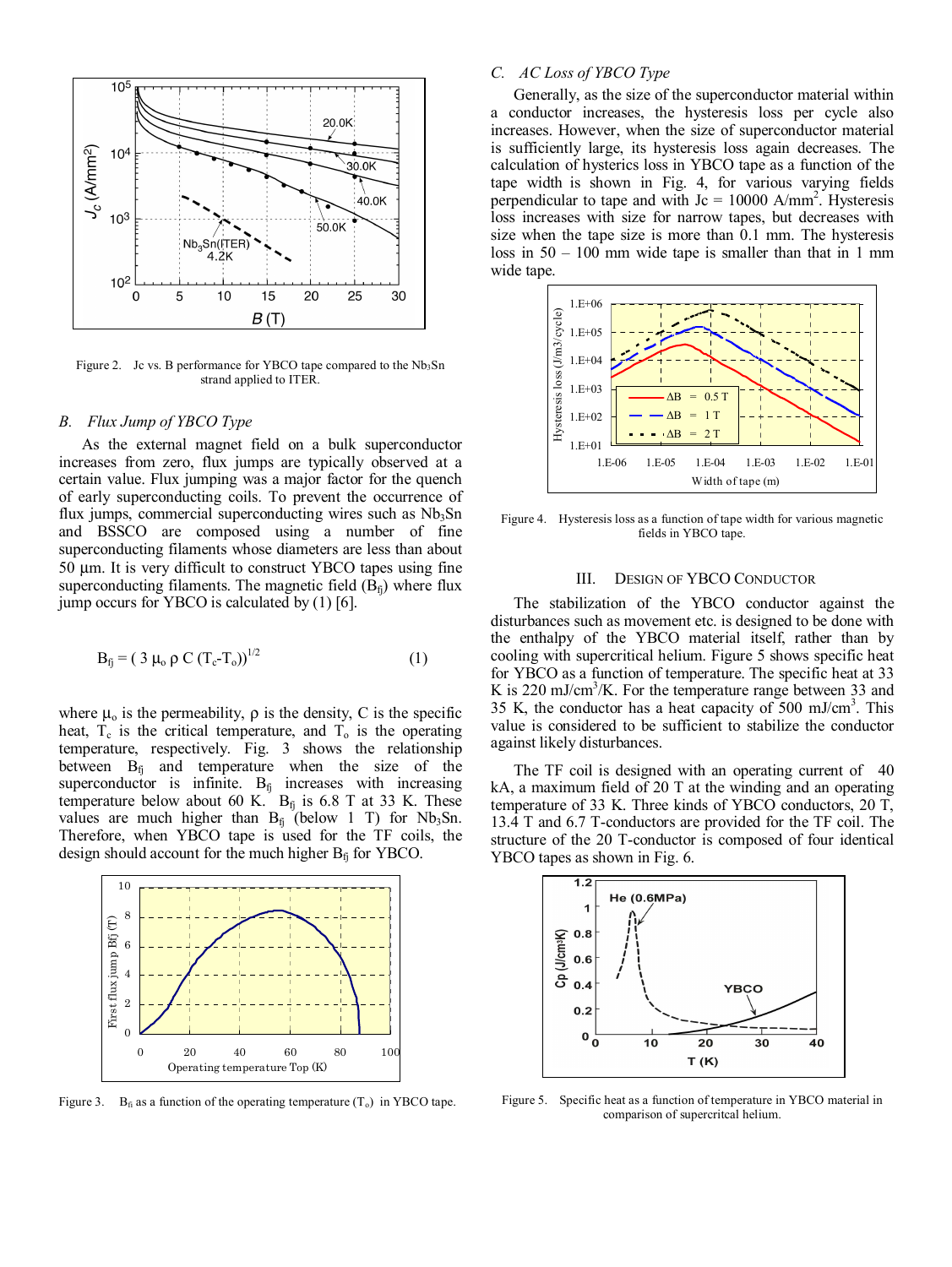TABLE I. PARAMETERS OF THE CONDUCTORS

|                                                   | 20T<br>conductor  | 13.4 T<br>conductor | 6.7 T<br>conductor |
|---------------------------------------------------|-------------------|---------------------|--------------------|
| Size including insulation $(mm2)$                 | 101x6             | $81 \times 6$       | 51 x 8.4           |
| $\overline{\text{Maximum magnetic field}}$ (T)    | 20                | 13.4                | 6.7                |
| Nominal operating current (kA)                    | 40                | 40                  | 40                 |
| Operating temperature $(K)$                       | 33                | 33                  | 33                 |
| Width of Tape (mm)                                | 101               | 81                  | 51                 |
| Thickness of YBCO (mm)                            | 0.04              | 0.04                | 0.04               |
| Thickness of copper sheet (mm)                    | 4                 | 4                   | 6.4                |
| Critical current dennsity<br>(A/mm <sup>2</sup> ) | 11,000<br>at 20 T | 14,000<br>at 13.4 T | 22,000<br>at 6.7 T |



Figure 6. A 20 T 40 kA 33 K YBCO conductor

The tape the YBCO material in the tape is coated on top of a buffer material on a hastelloy substrate and a copper sheet is soldered through a silver film on the YBCO layer, as protection against quenching. The thickness of copper sheet is decided as 2 mm based on a temperature rise limitation of 200 K under the condition of a quench detection time of 2 s and a dump time constant of 10 s. The width of tape is 100 mm and the thickness of each YBCO layer is 10 µm. The designed Jc is selected to be 11,000 A/mm<sup>2</sup> at 20 T and 33 K from Fig 4. The YBCO conductor is wrapped with an insulator of 0.5 mm thickness. The total size of 20 T-conductor has a width of 101 mm and a thickness of 6 mm. The applied strain on YBCO layer is estimated to be 0.18 % as the bending strain during winding and 0.09 % as the operation strain during coil operation for the limitation strain of 0.3 % [7]. The other conductors are designed with a configuration similar to that for the 20 T conductor.

## IV. COIL STRUCTURE

The TF coil consists of 12 coils; each coil has a height of 12 m and a width of 7 m for the inner bore. Each coil has three (higher, middle and lower field) winding packs installed into the coil case. To reduce stress (or strain) on the winding, three slots are machined into the coil case in which each winding pack is installed. Each winding pack is fabricated as a pancake



Figure 7. Cross-section of the winding at the mid-plane in the inner leg.



Figure 8. Expanded view of a TF coil

winding using a react-and-wind process. Cooling plates, which are made of Cu and CuNi, are provided between the pancakes and at both sides of every winding pack. After the winding pack is wrapped with a fiber-reinforced material and kapton for ground insulation, it is installed into one of the slots in the case. The slot is then closed by welding on a case cover. The crosssection of winding at the mid-plane in the inner leg is shown in Fig. 7. An expanded view of the coil is shown in Fig. 8. The parameters of the TF coil for VECTOR-MOD designed are listed in Table II along with those for the TF coil of ITER. VECTOR-MOD is designed more compactly than ITER.

There are two kinds of joints (pancake-to-pancake joint and double pancake-to-double pancake joint) in the TF coil. The most important issue for joints between conductors which are composed of four tapes is the generation of coupling currents induced between the tapes due to varying magnetic fields. The coupling currents produce heat generation at the joints and can lead to a transition to the normal state due to over current excitation in the tapes. To reduce the tendency towards coupling current generation, each of the four YBCO tapes in the conductor at the pancake-to-pancake joint is connected alternately with each of the four YBCO tapes of the other conductor as shown in Fig 9 (a) [8]. At the double pancakes-todouble pancake joint, the both conductors are connected normally as shown in Fig. 9 (b).